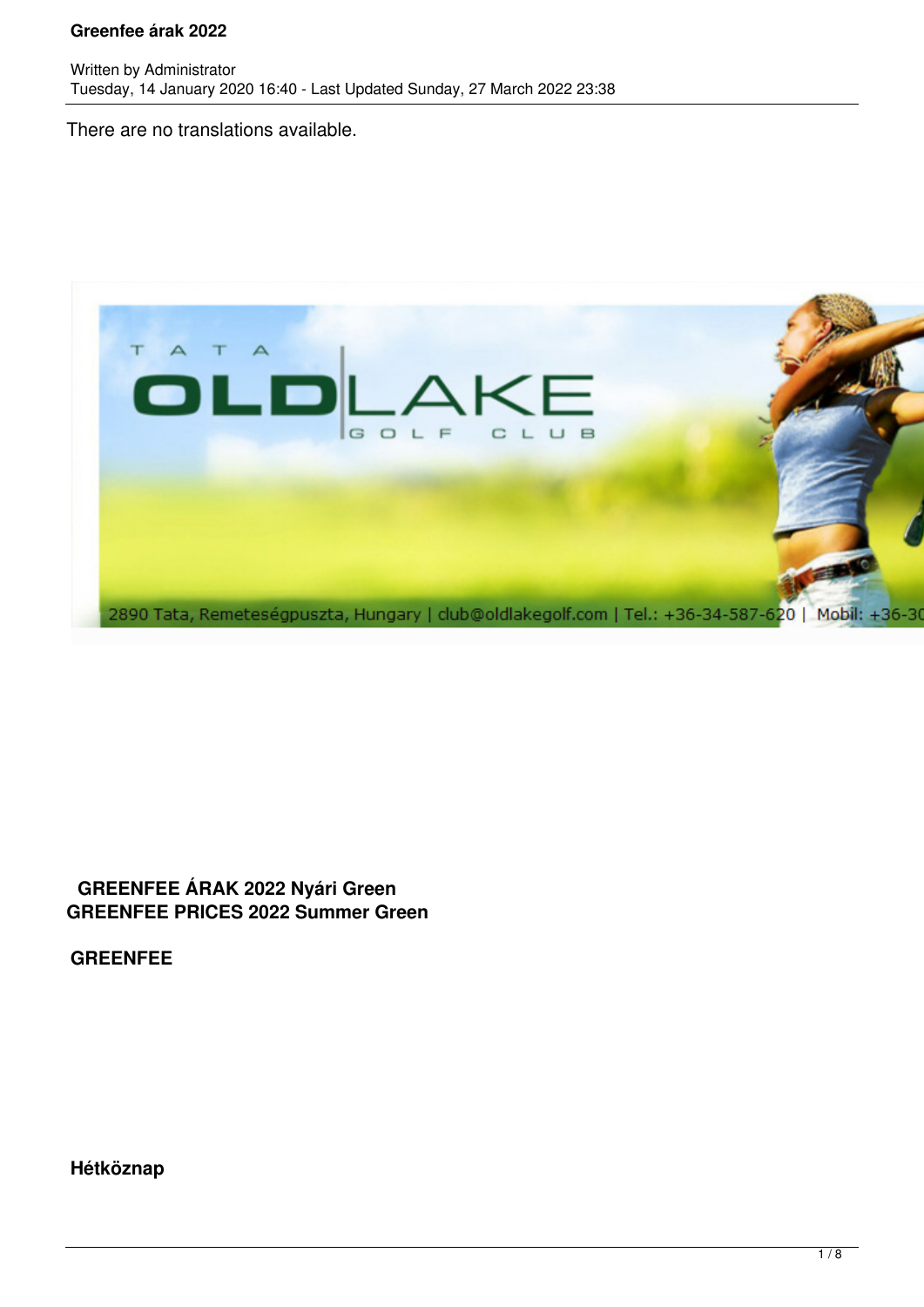**Hétvége**

**(Hétfő-Péntek)**

**(Szo-Vas-Ünnepnap)**

**18 lyuk**

**19.000,-HUF**

**29.000,-HUF**

**9 lyuk**

**12.000,-HUF**

(Csak Hétköznap!/Only Weekdays from Monday to Friday)

**Par-3 gyakorló pálya**

**2.900,-HUF**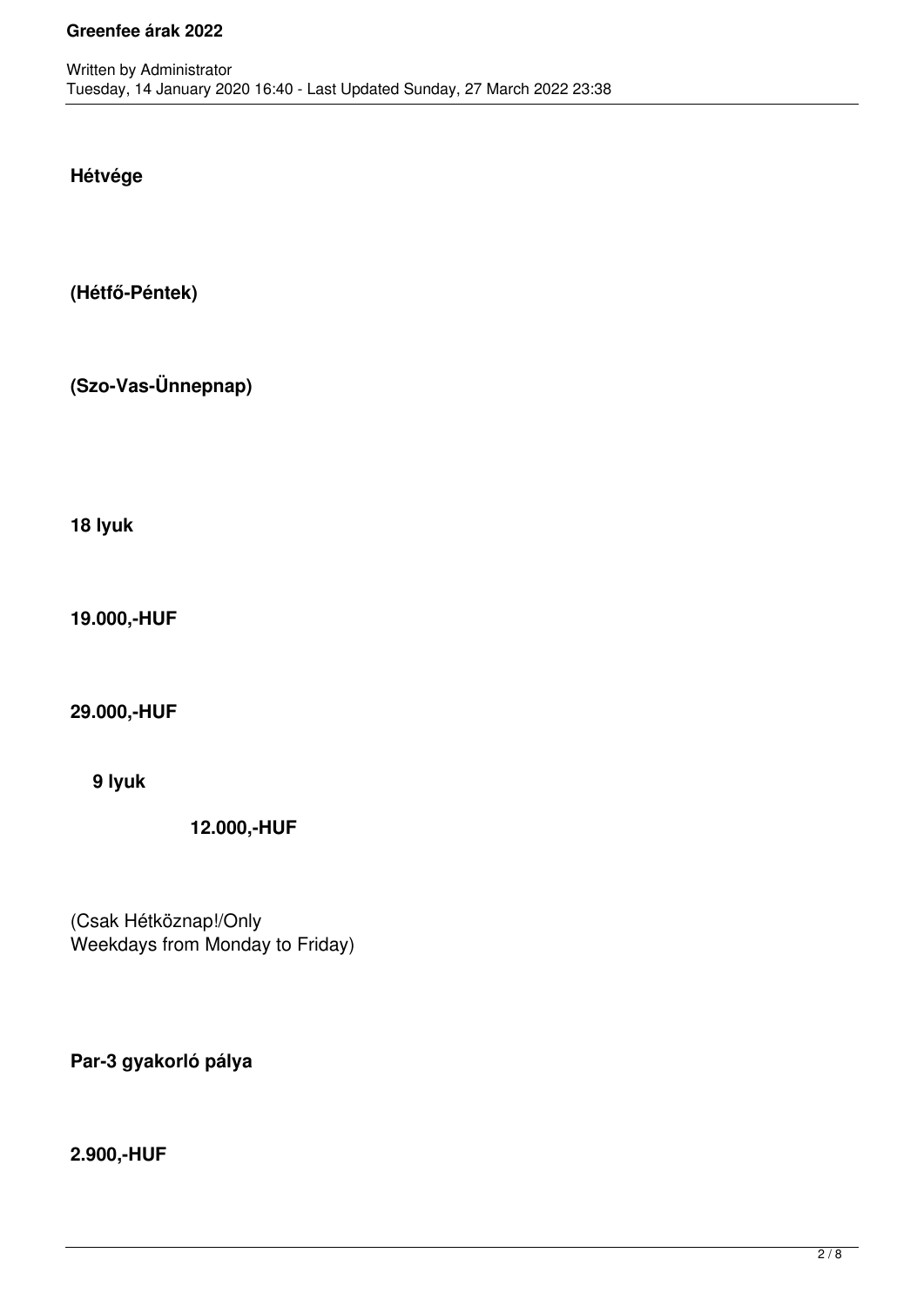**2.900,-HUF**

**(+Driving range, putting green, chipping green egész napos használata)**

**Junior kedvezmény: 18 éves kor alatt 20 % (csak a Greenfee-re érvényes)**

**Old Lake Golf Hotel vendégeinek 10 % (csak a Greenfee-re érvényes)**

**RANGE LABDA**

**HUF 200= 10 labda**

**50 db labda = 1 kosár**

**1.000,-HUF**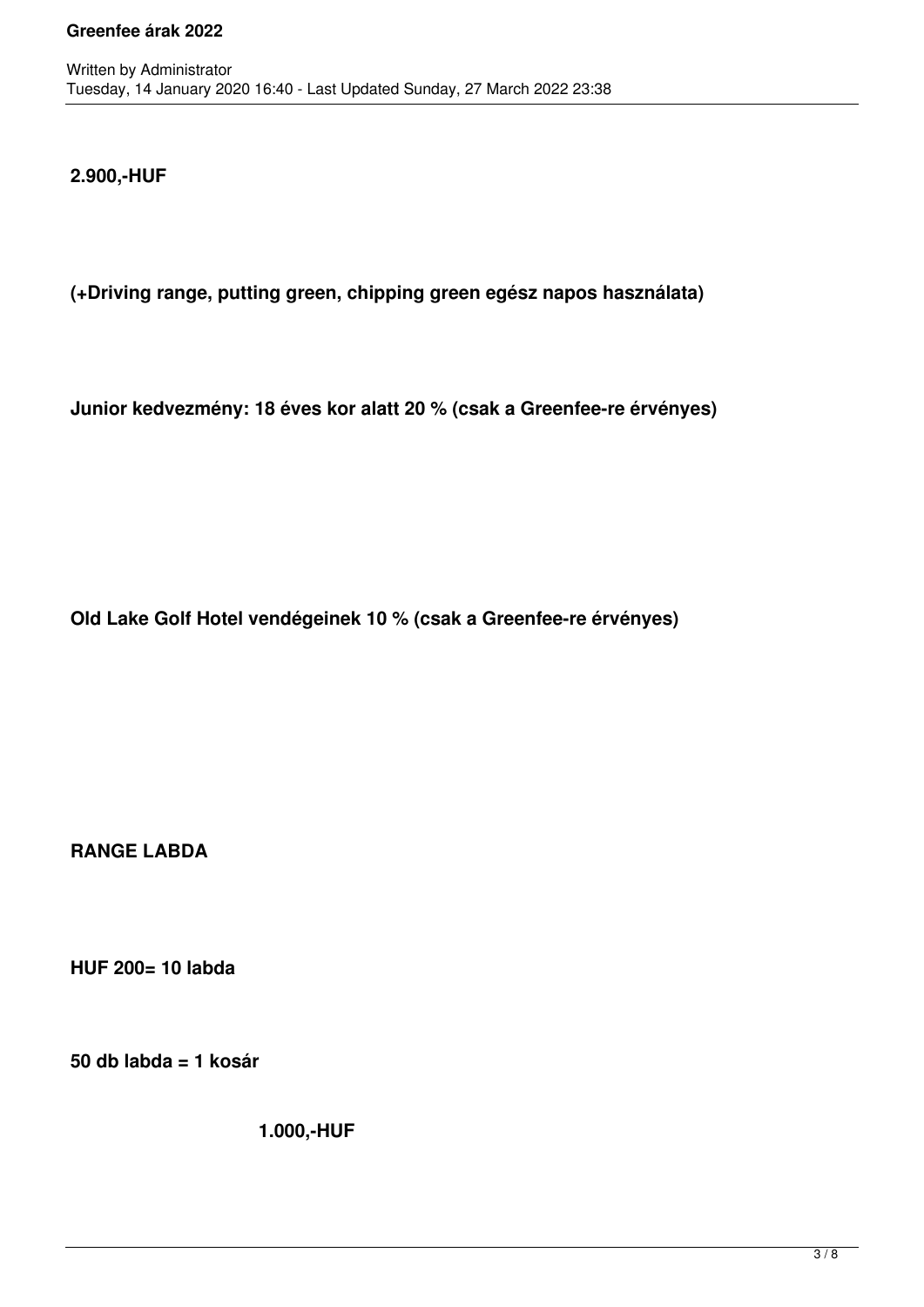# A range automata

200 Ft-os érmékkel működik!

# **FELSZERELÉS**

Ütőbérlés (db)

#### **500,-HUF**

Golf szett bérlése

### **5.500,-HUF**

# **Trolley**

### **1.500,-HUF**

E-car 18 lyukra

### **14.000,-HUF**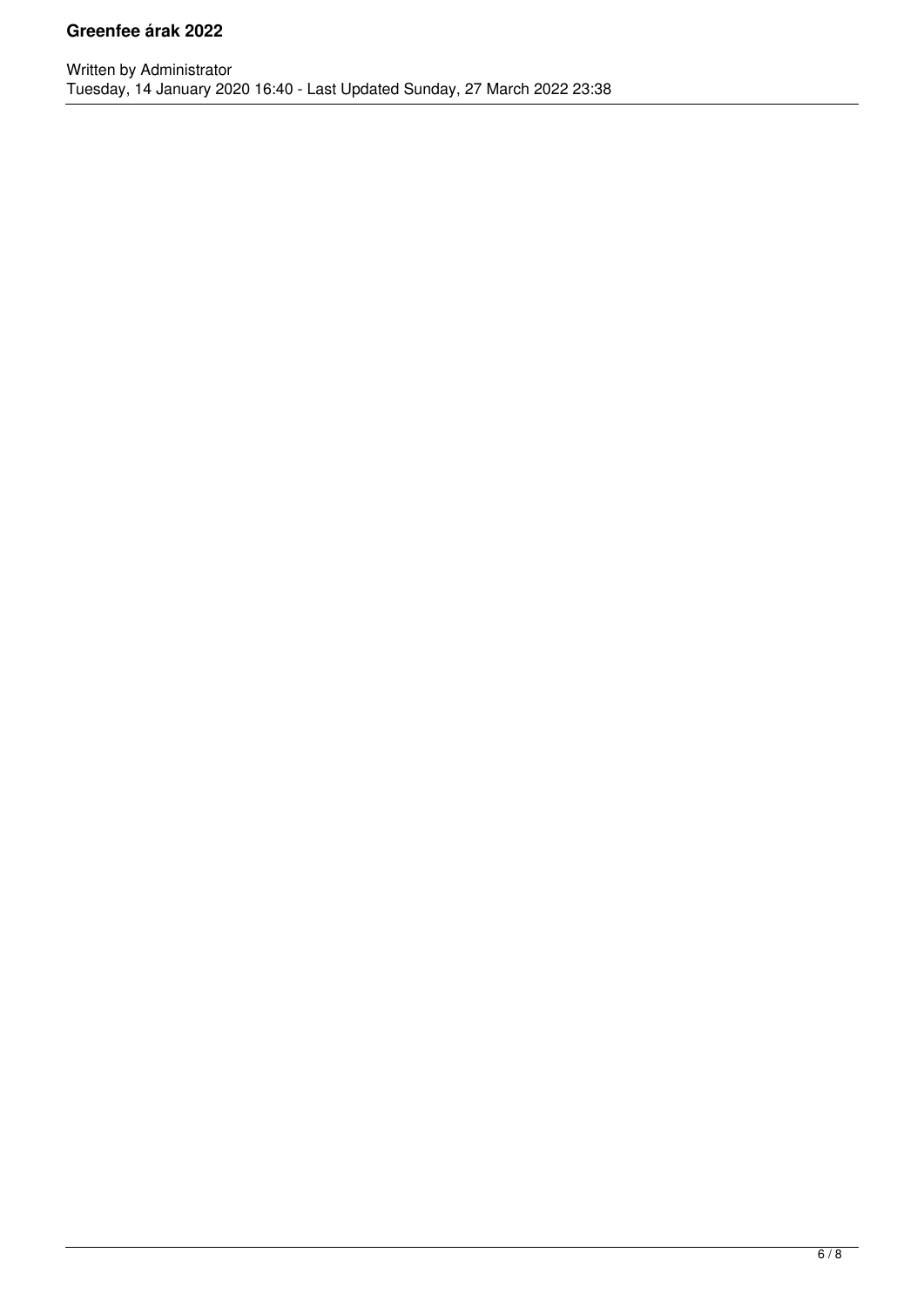SZÉP kártyát is elfogadunk fizetésnél!